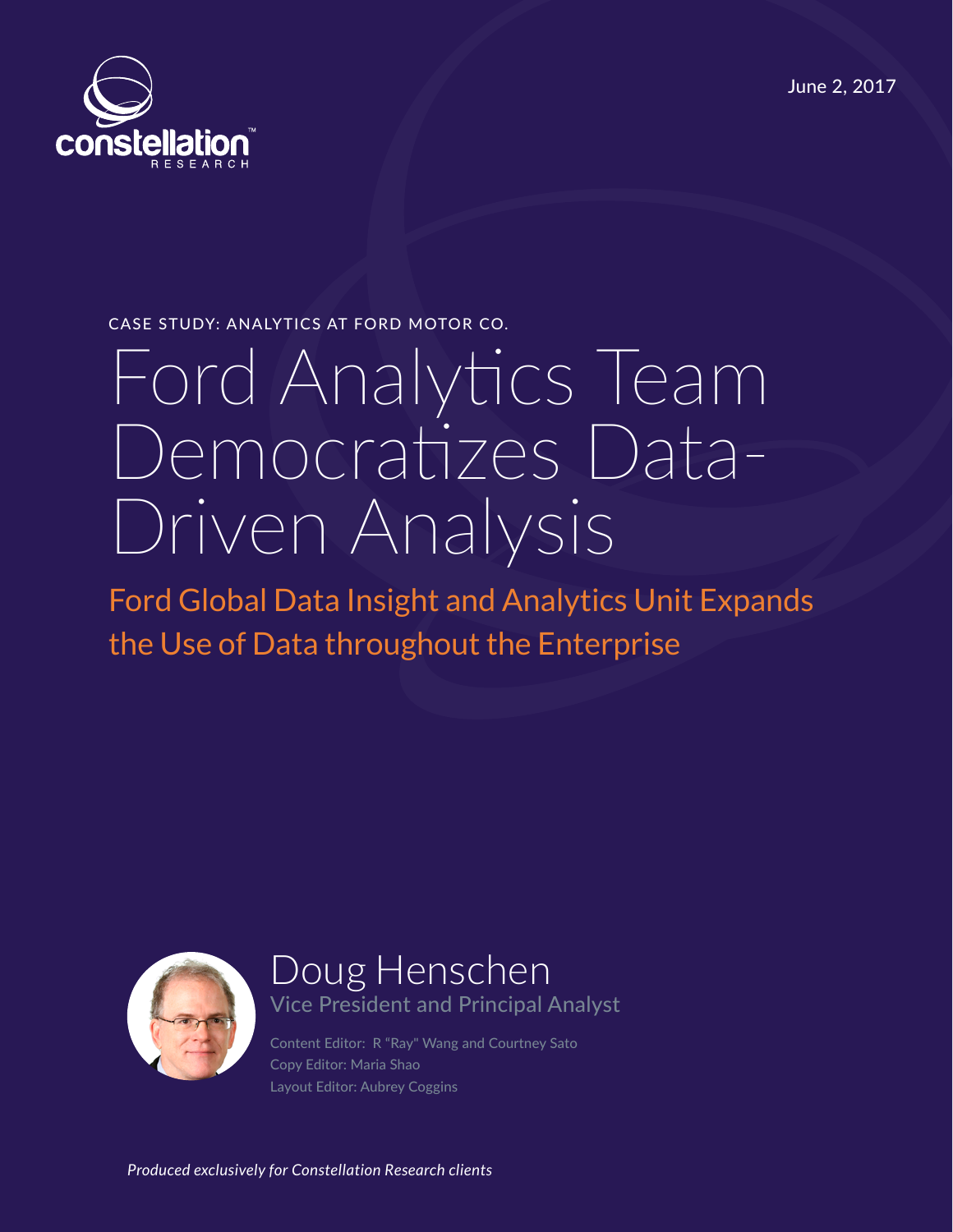#### **TABLE OF CONTENTS**

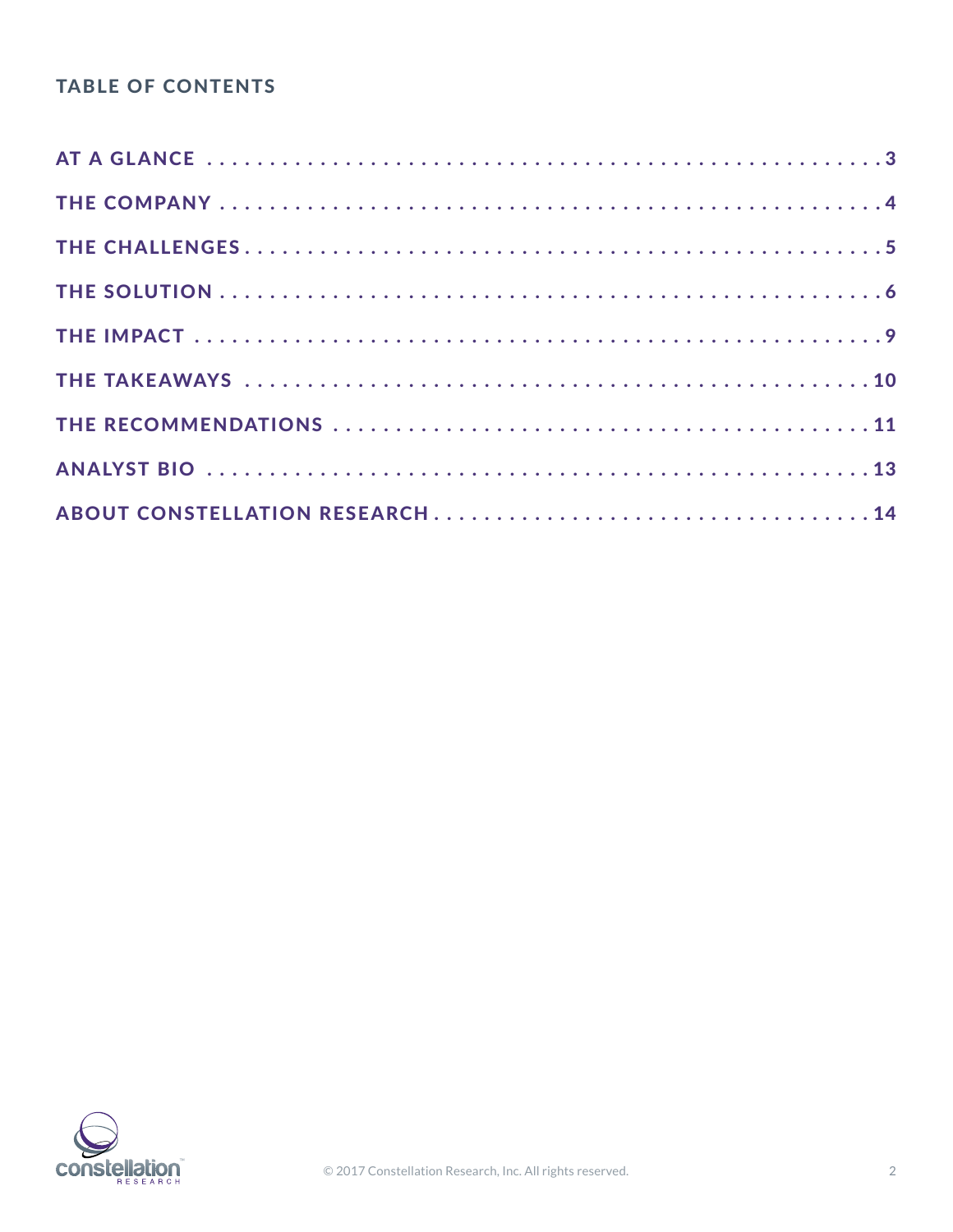# <span id="page-2-0"></span>AT A GLANCE

Ford Motor Co. has relied on data analysis for decades, but like many companies, it did so in pockets of the business, with little oversight to ensure consistency and coordination across the organization. In January 2015, Ford formed the Global Data Insights and Analytics (GDIA) unit, a centralized data science team organized to share analytical best practices and to spread optimized, data-driven decision-making across the organization. Growing from a staff of one at launch to more than 600 professionals, GDIA shares its expertise across every aspect of Ford's business, including human resources, manufacturing, research and development, warranty, supply chain and accounting. GDIA is also applying its expertise in emerging areas as Ford expands to be both an auto and mobility company.

#### **Ford Motor Co.**

- · **Headquarters:** Dearborn, Mich.
- · **2016 Revenue:** \$152 billion
- · **No. Employees:** 201,000
- · **Industry:** Automotive

· **Other:** Public company founded in 1903 and ranked ninth on the Fortune 500 list in 2016.

#### **Business Themes**



- Data to Decisions
- Technology Optimization

| At a Glance      |                                                                                                                                                                                                                                                                                                                                                                                                                                                                      |
|------------------|----------------------------------------------------------------------------------------------------------------------------------------------------------------------------------------------------------------------------------------------------------------------------------------------------------------------------------------------------------------------------------------------------------------------------------------------------------------------|
| <b>Problems</b>  | Analytics expertise was contained within pockets of the organization.<br>Data management and governance practices were inconsistent.<br>Some business units lacked access to analytics expertise.<br>$\bullet$                                                                                                                                                                                                                                                       |
| <b>Solutions</b> | Ford formed Global Data Insight and Analytics, a centralized unit to work with all aspects of the business, in January 2015.<br>GDIA centralizes knowledge of data sources, tools, techniques and analytics best practices across the organization.<br>$\bullet$                                                                                                                                                                                                     |
| <b>Benefits</b>  | $\cdot$ Promotes consistent data management, governance and security practices across the organization.<br>Applies consistent data-to-decisions methodology across hundreds of projects each year.<br>Fosters a disciplined, business-problem-focused approach while eliminating redundant and inconsistent dashboards<br>$\bullet$<br>and reports.<br>Promotes shared learning and the correct, consistent use of analytical tools and best practices.<br>$\bullet$ |

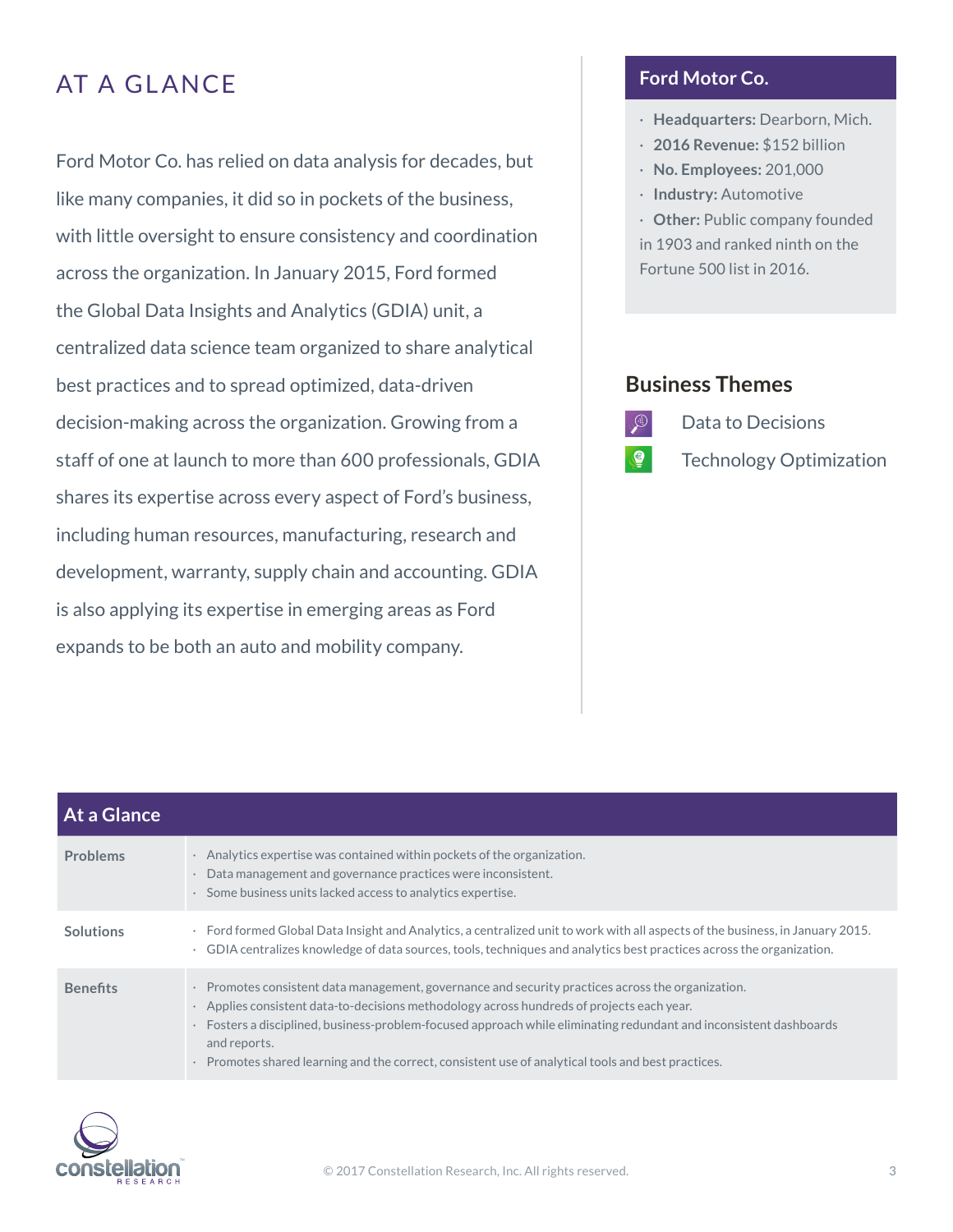<span id="page-3-0"></span>This case study examines how GDIA helps Ford solve problems, drive savings and transform the company with data science. The report also examines GDIA's efforts to democratize data analysis by using self-service tools, including Alteryx, Qlikview and Tableau. Finally, the report details ancillary benefts of GDIA projects, such as promoting better data quality, ensuring consistent analysis, promoting embedded prescriptive analytics and eliminating overlapping, conficting analyses, dashboards and reports.

### THE COMPANY

Ford Motor Co. is an icon of American manufacturing and no stranger to data-driven decision making. It did the math back in 1913, when it adopted assembly line production methods that slashed the time required to produce a vehicle from 12 1/2 hours to one hour and 33 minutes.

By 2014, analytical tools, methods and processes were in wide use throughout the company. But in the age of big data, and with digital transformations including mobility,

continuous connectivity and autonomous vehicles emerging, Ford recognized the need to take a more comprehensive and strategic approach to data-driven decision making throughout the entire enterprise. To spearhead that initiative, Ford hired Paul Ballew, a veteran of Dun & Bradstreet, Nationwide Insurance, General Motors and J.D. Power and Associates, to serve as Global Chief Data and Analytics Offcer.

Ballew's challenge is to "take big data and analytics to the next level inside Ford… establishing an enterprise-wide vision for analytics and integrating all research, analytics, processes, standards, tools and partner engagement," according to a company press release.

In January 2015, Ford established Ford Global Data Insights and Analytics (GDIA) unit, a centralized data science team organized to share best practices and drive optimized, data-driven decision-making across the organization. Drawing on a mix of experts including veterans formerly embedded within departments as well as new hires, GDIA has

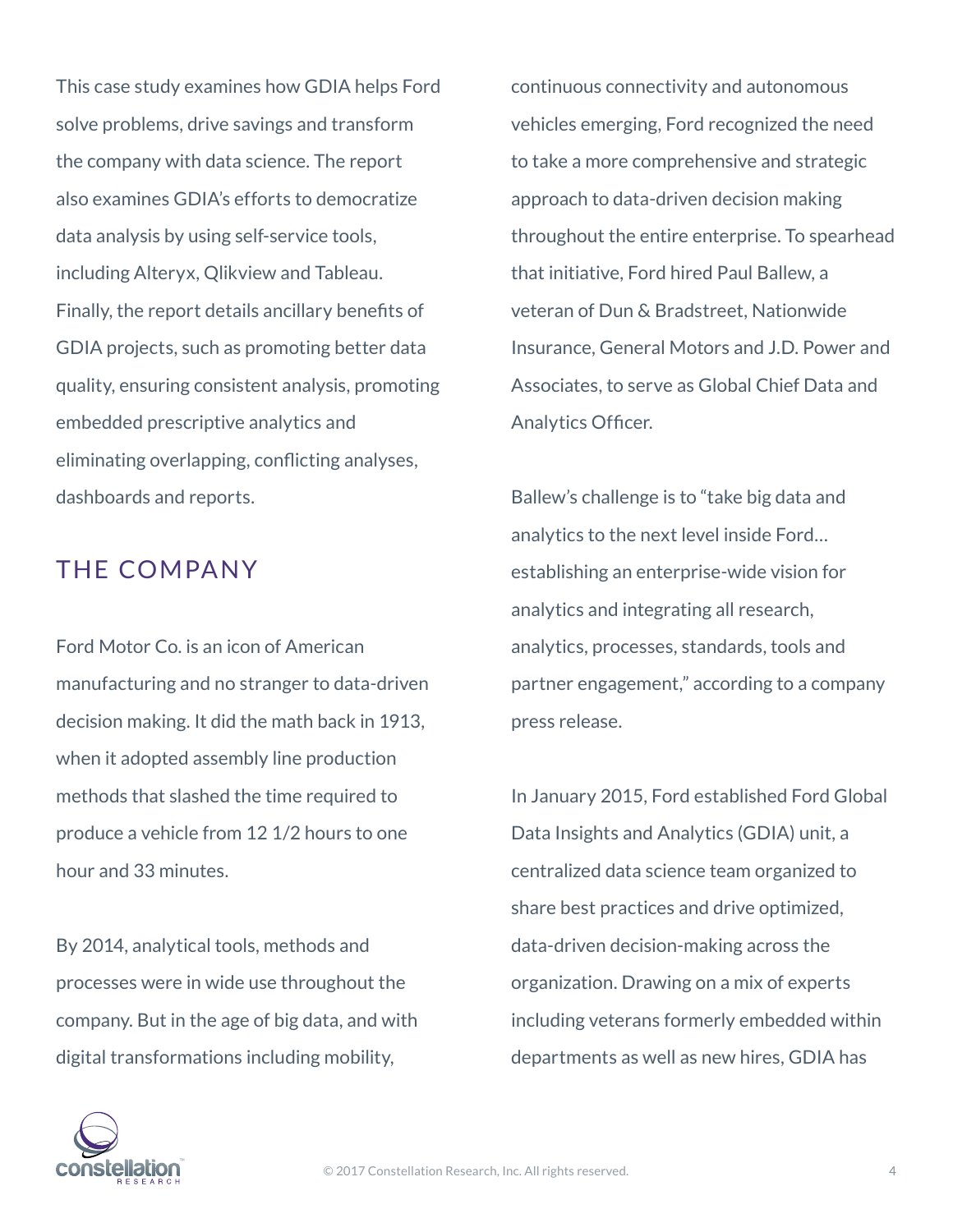<span id="page-4-0"></span>grown to a staff of more than 600. Through consultative engagements, it has supported all aspects of the business, from manufacturing, research and development and supply chain to marketing, customer service and administrative, legal and accounting teams.

# THE CHALLENGES

Emerging trends such as autonomous vehicles, ride sharing, new propulsion systems and continuously connected sensors promise to transform the automobile industry and disrupt established companies. However, with GDIA, Ford can quickly plan and establish corporatewide, data-driven strategies to respond to emerging trends, help shape new services in the mobility space and head off threats.

Centralized coordination promotes consistency and sharing of best practices. "It wasn't effcient to have individual pockets of the business going about analytics in inconsistent ways," said Adam Blacke, Lead Data Scientist at Ford GDIA. "We knew we could learn from each other. Previously, we had individual teams learning different things, but they weren't

sharing across pockets of analytic exploration."

Ford is in the process of building out a data lake using next-generation data infrastructure, including Hadoop. The idea is to fuel analytics by replicating and retaining data, including unstructured information, from many of Ford's more than 4,600 data sources. "With all of the data now available, there are new opportunities to support business decisions," said Blacke, noting another advantage of GDIA's centralized approach. "As we scale up the amount of data we have, we really needed a bigger, more structured environment to support analytics."

*"With all of the data now available, there are new opportunities to support business decisions," said Adam Blacke, Lead Data Scientist at Ford GDIA.*

Two years after its formation, GDIA's challenges have been numerous and diverse. Here's a sampling of just three representative projects:

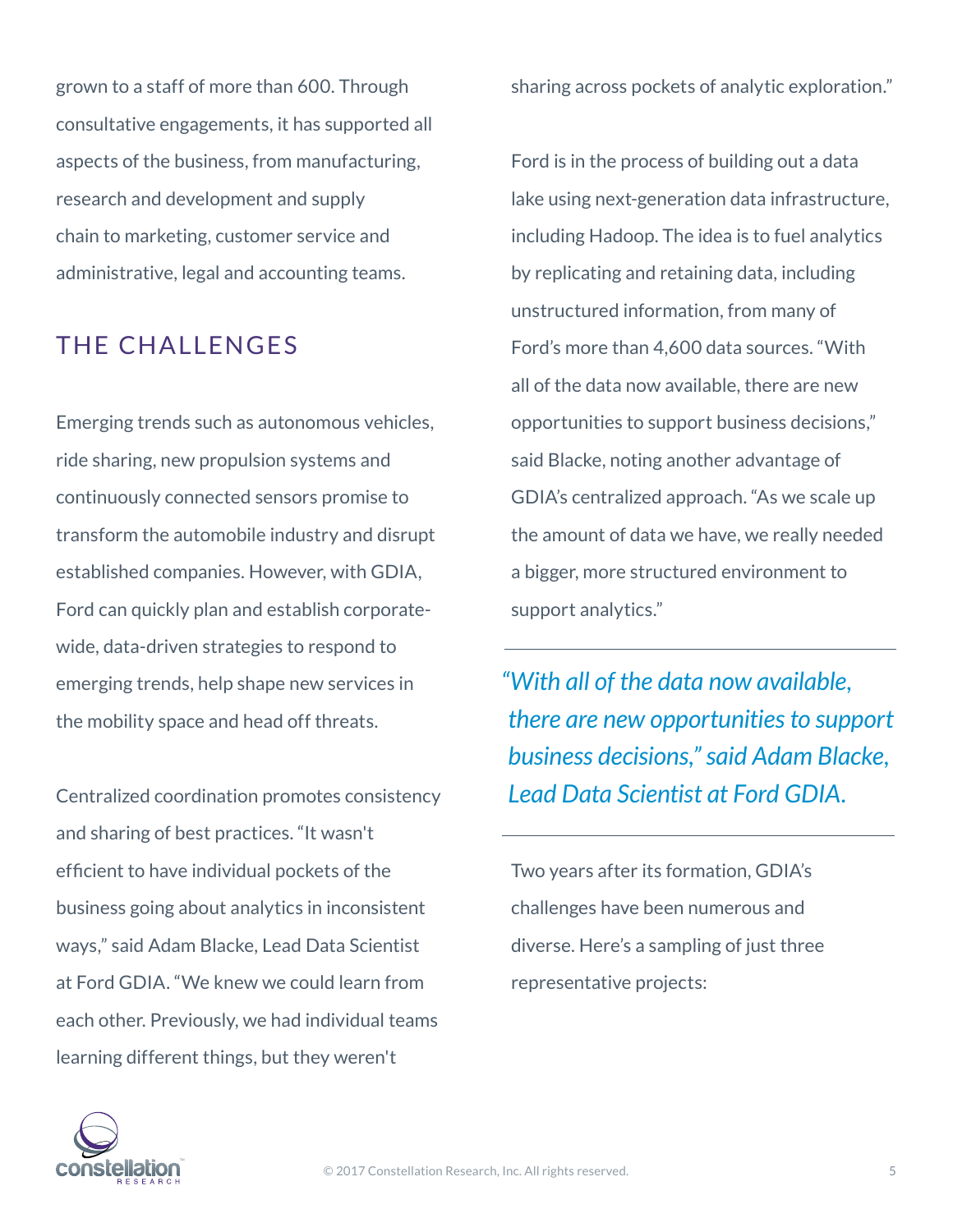- <span id="page-5-0"></span>• **Logistics and purchasing.** As part of Ford's "Rates & Routes" process, the company tended to renegotiate parts, commodity and distribution shipping contracts as they came up for annual renewal. But shipping cost can change quickly as fuel prices, tariffs, customs, duty fees and available shipping capacity fuctuate. Ford retains the contractual right to rebid contracts, but it lacked the ability to quickly analyze changing conditions at scale. Established methods were manual and locked in people's heads. What's more, relevant data could not be quickly gathered and prepared for analysis. Thus, Ford was not proactive about renegotiating shipping contracts and it was potentially overpaying for services.
- **Manufacturing.** A key assembly plant was losing unit production per hour due to scheduling ineffciencies. The challenge was that the plant manufactures both long and short vehicles, but it has a constraint whereby a spacer is required on the assembly line when two long vehicles are built back to back. Using a spacer means losing production capacity, but spacers are

not required when building a long vehicle and a short vehicle or two short vehicles in a row. Managers tried optimizing schedules manually, but complicating variables made it a diffcult task. GDIA was asked to apply data science to the problem.

• **Supply chain.** Severe weather can wreak havoc on supply chains, causing parts shortages that can crimp manufacturing. GDIA was asked to help supply chain managers identify risks and develop contingency plans in anticipation of hurricanes and other storms. It was a large-scale data analytics challenge that required in-database analysis and big data computing capacity.

### THE SOLUTION

GDIA helps Ford solve challenges across the organization with fewer data scientists than would otherwise be required with analytics teams embedded within business units. GDIA makes effcient use of data science resources and also promotes sharing of best practices across the enterprise. Many companies are

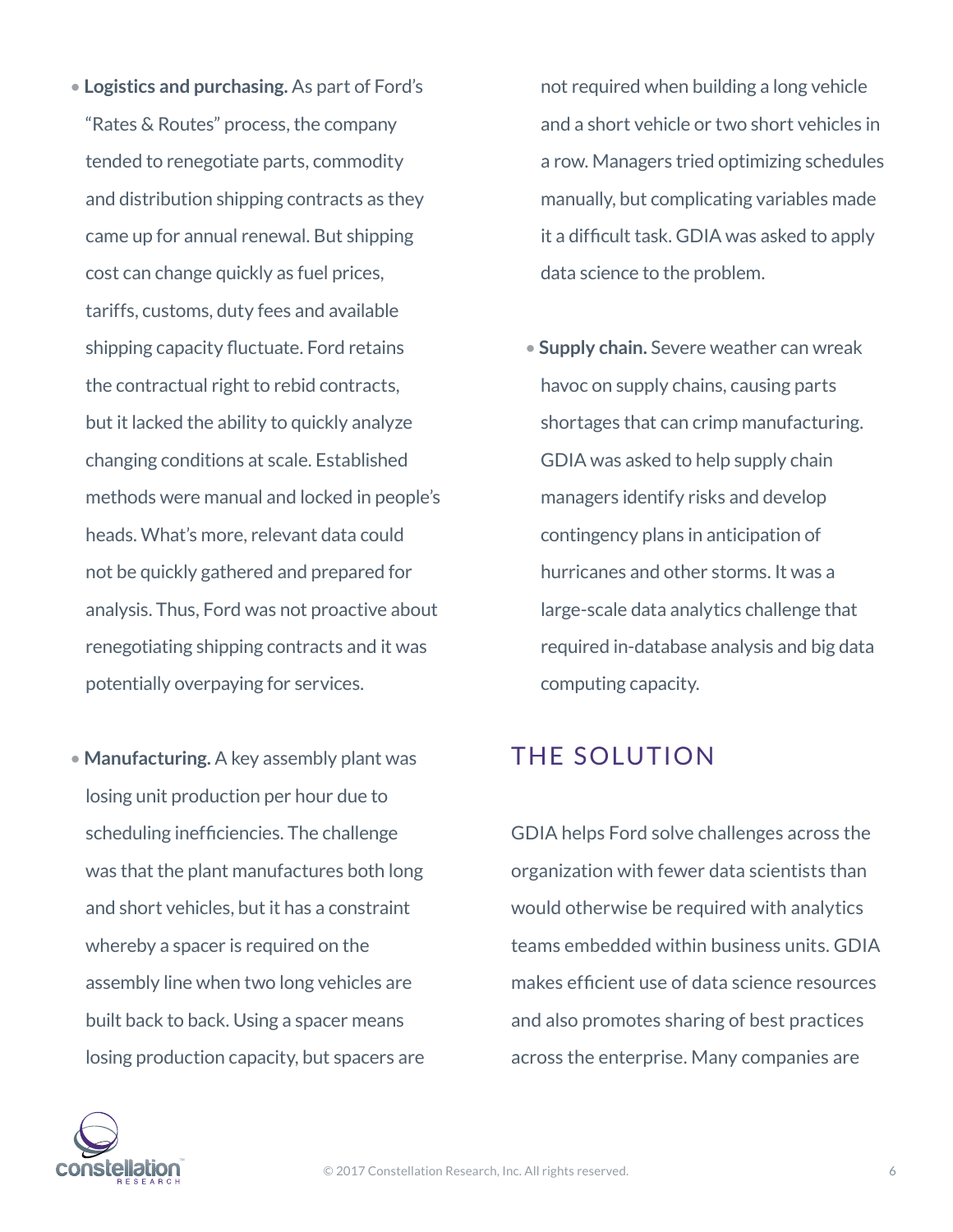forming centralized analytics groups to realize these same benefts.

Ford's GDIA organization is akin to a human resources or fnance department that serves the entire organization. The group has autonomy to identify and go after highpriority challenges on its own, but it also works with business units that seek out its expertise. "They know we can help them gain effciencies," said Alan Jacobson, Director of Global Analytics. In these instances, GDIA relies on the support of business units. "We've had business units put people on projects to work with us because we're delivering great effciencies," added Jacobson.

Oversight is crucial to how GDIA can promote effciency, but its goal is to act as a consultancy, not a bureaucracy. "When you want to publish a report or dashboard on the server, you come back to us, but it's not for gate keeping," said Jacobson. "We can simplify it, if possible, and we also know if fve people just tried to build the same thing."

Helping people solve business challenges is GDIA's frst priority, but in the process, it can also make sure that people are using the right information to answer their questions. GDIA probes about underlying needs when someone in the business asks for help with, say, a new dashboard or report.

"The frst question is 'Why do you want this new dashboard? What's the real problem you're trying to solve?'" said Jacobson. "They might say, 'I think we have too much inventory.' Well, then, let's talk about the inventory problem, because the solution may not be a dashboard. Maybe we'll find that we can fix the problem by applying predictive analytics to the ordering process."

In short, GDIA is trying to get the mindset away from "I want a Tableau output" or "I want an interactive Qlikview dashboard" or "I want a (fll-in-the-blank)." GDIA aims to change the conversation to focus on the business challenge itself. Once the real analytic needs are identifed, Alteryx, Qlikview and Tableau are the tools that can support broad, self-

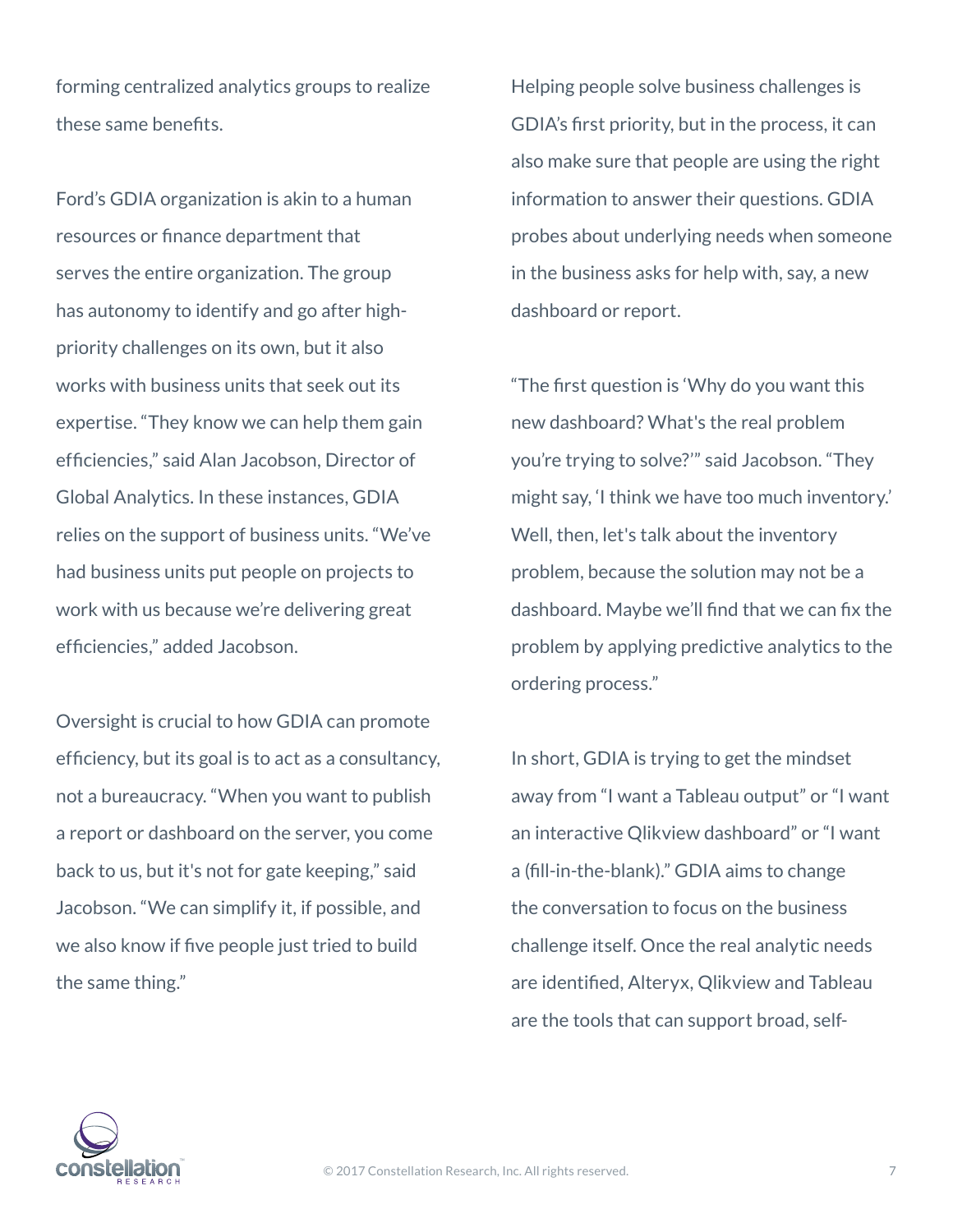service analysis and GDIA offers training and guidance on which tools to use for which tasks.

"We don't give out the software until people meet with us," said Jacobson. "I'll show them Tableau, Alteryx and Qlik and I'll explain when they should use which one." Alteryx is often used to handle data preparation, blending and transformation into Qlik- and Tableaucompatible data sets.

How did GDIA help solve the three specifc problems outlined in the "The Challenges" section? Here's a closer look:

• **Logistics and purchasing.** To solve the Rates & Routes challenge, GDIA codifed previously manual data-collection and analysis processes into automated and repeatable workflows using Alteryx. These enhanced analyses included geospatial analyses and visual workfows so all stakeholders in purchasing and logistics could analyze rates, routes and costs. The output of the analysis is placed on a QlikView dashboard and linked to a SharePoint site. Buyers update the

SharePoint site with their actions and this new data is blended through Alteryx and shown on the dashboard – preventing the team from investigating the same item twice. The new approach greatly accelerated analysis.

"The amount of information we used to process by hand once per year we're now analyzing on a weekly basis," said Blacke. "If fuel prices change or other economic factors change, we can adapt the model within a single week. So now we're focused on current market conditions, constantly looking at benchmarks versus what we're paying with current contracts. We're rebidding where there's a variance, armed with information that helps us win better terms."

• **Manufacturing.** To solve the problem of losing production capacity on an assembly line, GDIA created a workflow that takes each day's schedule from the scheduling system and runs it through an IBM CPLEX optimizer, orchestrated through Alteryx. The results are then fed back into the

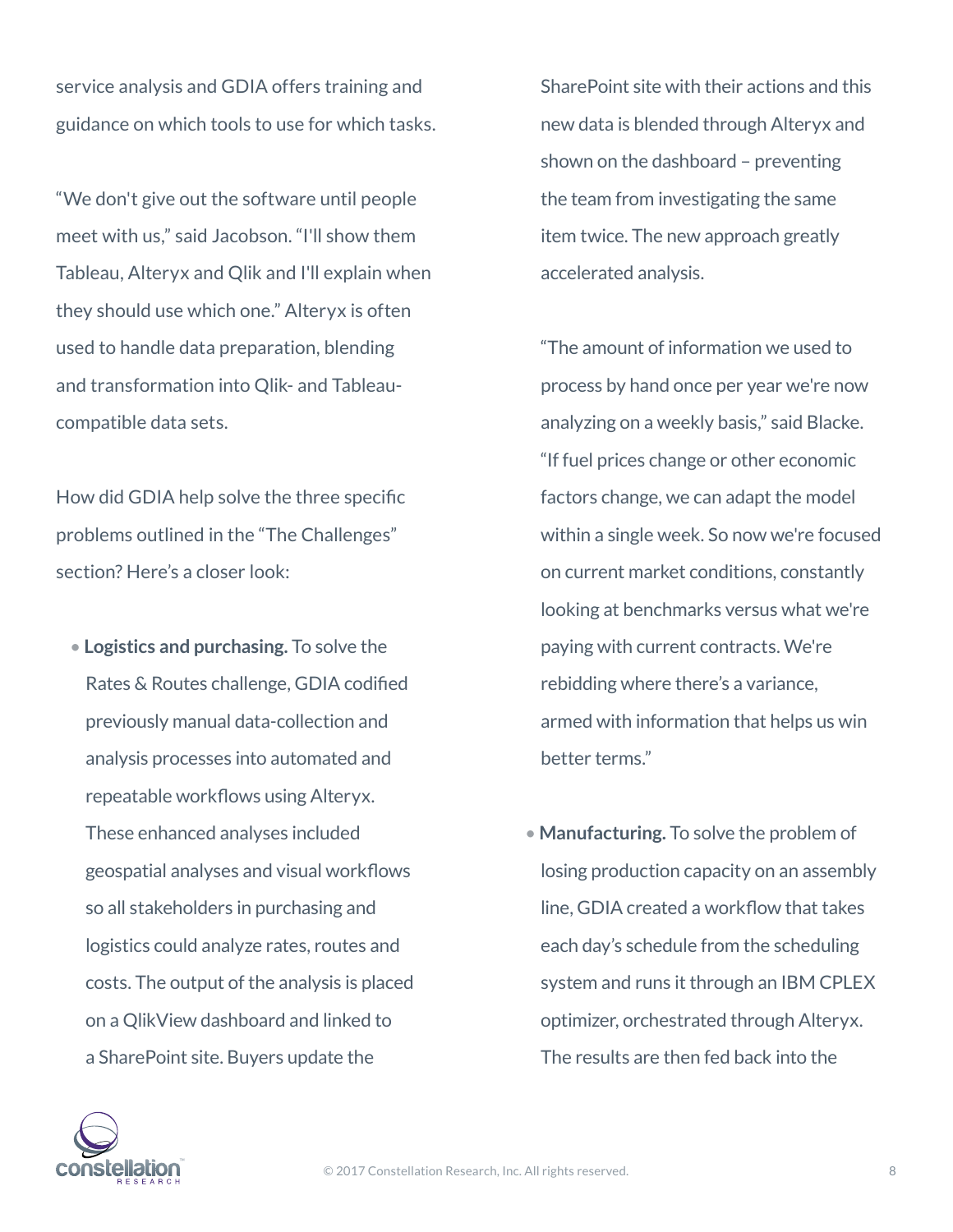<span id="page-8-0"></span>scheduling system, which uses advanced calculations to produce and optimize the schedule, greatly reducing the use of spacers. As a result, the plant is no longer losing production capacity.

"There's no dashboard or report. It's prescriptive analytics built right into the scheduling process," said Jacobson. "These are our favorite sort of analytics because they're the most effcient for everyone."

• **Supply chain.** To analyze the potential impact of severe weather on Ford's supply chain, GDIA modeled the projected path and severity of a predicted hurricane and tied the results to its shipping routes and logistics network. The goal was to identify the suppliers and Ford plant destinations most likely to be affected. Ford has more than 60,000 suppliers, so it was a challenge involving big data.

GDIA used Alteryx to orchestrate the required data movement and in-database/ in-cluster processing within a Teradata data warehouse and within a Hortonworks

Hadoop cluster. Relevant logistics network data was extracted from Teradata and then pushed down into and merged with the weather models, which ran on Hadoop. A high-performance computing environment within Hadoop then churns through the combined data set to identify high-priority targets for the supply-chain management team to track during and after the storm. The entire analysis took 48 hours and created a repeatable approach for future weather events.

# THE IMPACT

Ford created the centralized Global Data Insights and Analytics unit to take better advantage of data and to better share best practices and data science expertise. Two years into the initiative, GDIA has grown exponentially to a staff of 600 and it's expected to continue to grow in the next few years. The unit is ramping up in response to demand and to ensure that it can serve every aspect of Ford's business. To get some idea of the companywide impact, consider the results of just the three projects detailed:

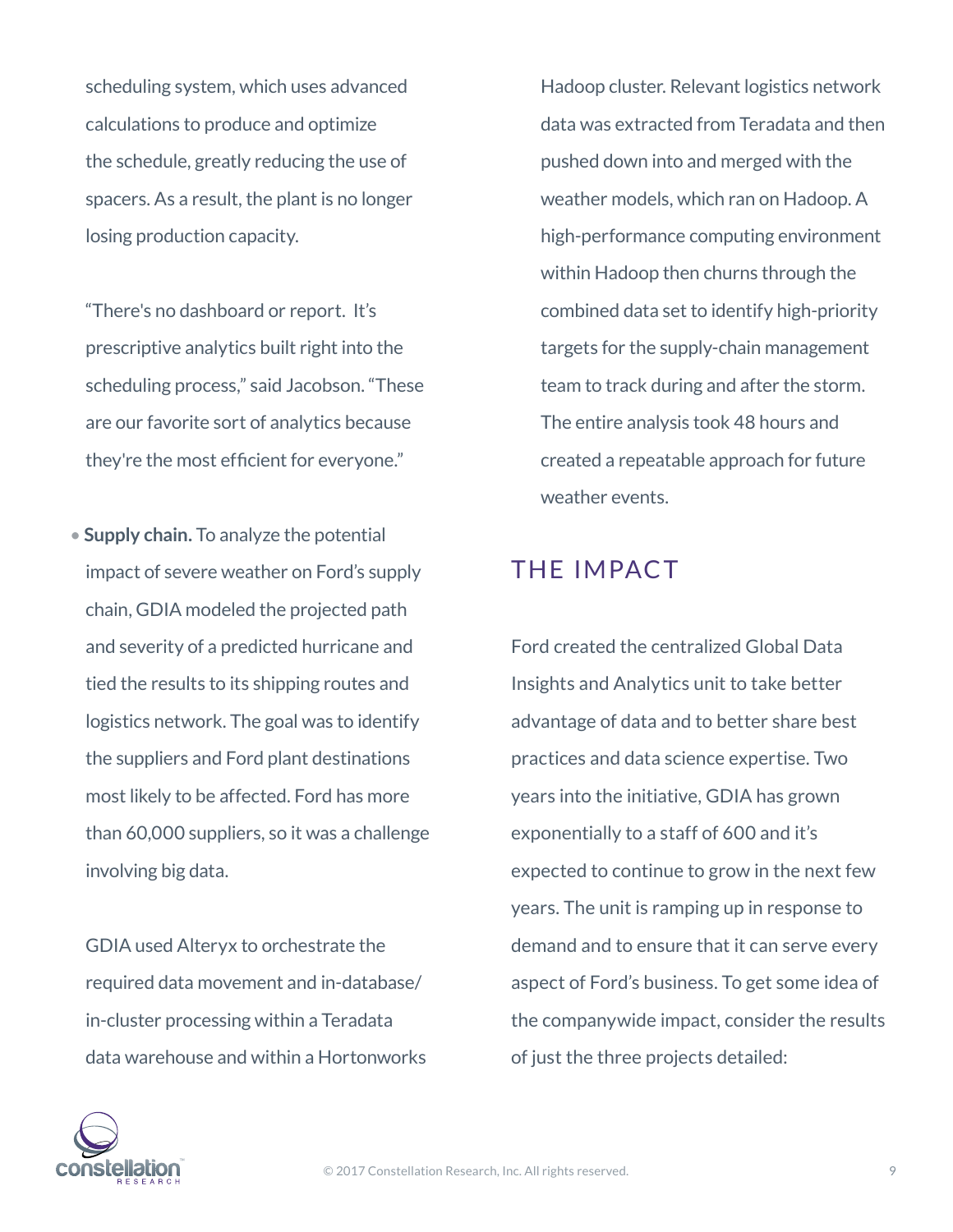- <span id="page-9-0"></span>• **Logistics and purchasing.** The Rates & Routes rebidding process now operates on analytic steroids. "We've lowered the cost of our routes in North America and globally," said Blacke. "We went from what we used to get in a single year in dollar reductions in shipping cost and we're now doing that in slightly less than a quarter."
- **Manufacturing.** The scheduling optimization project at a single assembly plant has led to signifcant cost savings. Ford didn't disclose the dollar value of the savings, but the result is increased effciency.
- **Supply chain.** Ford can now quickly perform complex in-database and in-cluster analyses at scale to assess the potential impact of severe weather on the supply chain. It has used this capability to shift production schedules and avoid costly production downtimes, according to Blacke.

Citing these examples, Jacobson said, "We literally have more than 1,000 examples where we're applying this sort of in-depth analysis and we're doing it across the business."

#### THE TAKE AWAYS

Analytics expertise is too expensive and too scarce not to share. It's also important to develop a holistic understanding and institutional knowledge of data sources, best practices and lessons learned.

With the appointment of a Chief Data and Analytics Offcer, Ford elevated data-driven decision-making to C-Level status, a crucial step in the journey to digital transformation. With the creation of the Global Data Insights and Analytics unit, Ford invested in making data and data science talent strategic assets that can be shared and applied across the organization.

*"We literally have more than 1,000 examples where we're applying this sort of in-depth analysis - and we're doing it across the business," said Alan Jacobson, Director of Global Analytics.* 

There are many ways to achieve centralized oversight of data analysis and the chief takeaways are that centralization is key to:

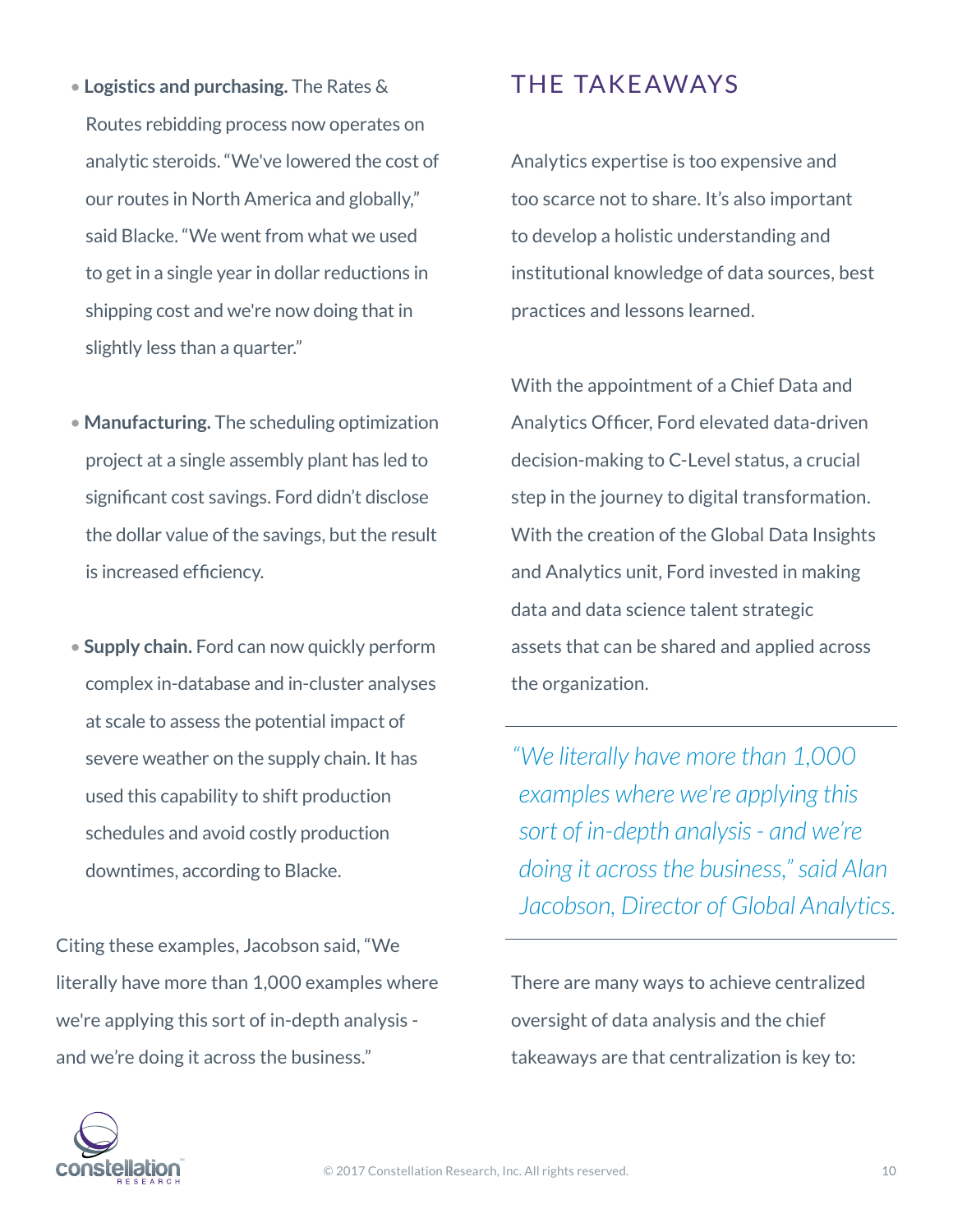- <span id="page-10-0"></span>• Establishing consistent data management, data quality and data governance practices.
- Gaining comprehensive knowledge of available data and acquiring experience with how that data is best used.
- Avoiding redundant and inconsistent analyses and, therefore, the dreaded problem of multiple versions of the truth.
- Sharing scarce data science talent by not confning experts to serve in a single area of the business.
- Developing broadly capable and experienced analytics experts who have been exposed to many aspects of the business.
- Spreading lessons learned so that successes can be replicated and repetition of mistakes avoided.

## THE RECOMMENDATIONS

Centralize, centralize, centralize.

Constellation agrees it's an imperative, but there's more than one way to achieve centralized oversight. Facebook, for example, has developed a hybrid approach whereby data science experts are embedded within specifc business areas, yet they also report to a chief analytics offcer and meet regularly with their peers from other business units.

In the hybrid approach, experts develop deep expertise in one business domain and are always available to (and are funded by) that group. They also regularly share what they are working on with their analytics peers and trade ideas and lessons learned across business units. The chief analytics offcer promotes the development of talent, sets and coordinates analytic priorities and champions infrastructure and data investments to the beneft of all business units.

Ford's approach to centralization is equally valid and it does not prevent individual

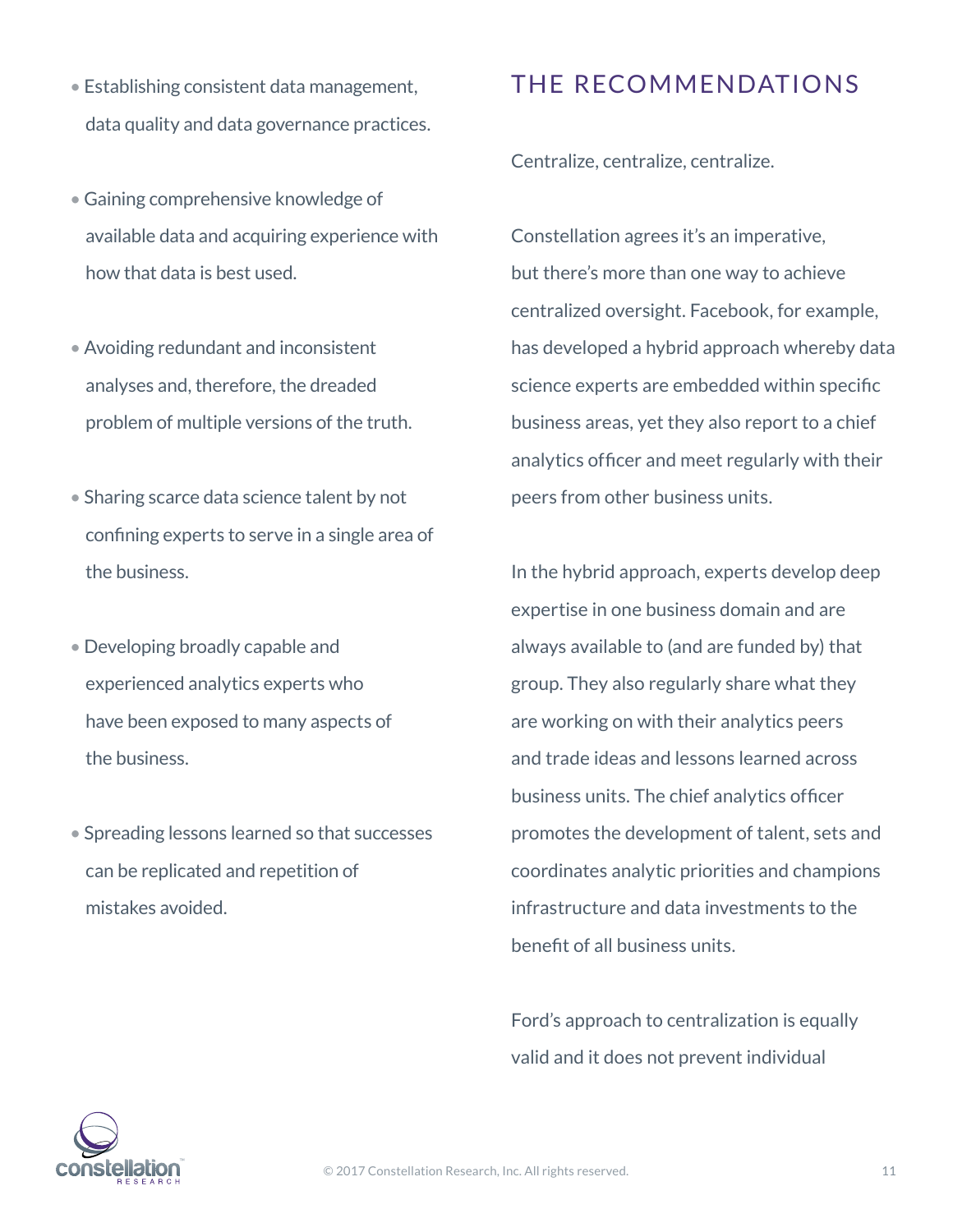business units from retaining dedicated analytical resources. The centralized team approach is particularly benefcial in spreading data-driven decision making and optimization to departments and business units that are too small or otherwise ill- equipped to support analytics initiatives on their own. Data analytics teams can take on prioritized lists of projects across the organization and team members can be temporarily embedded within specifc business units. What's more, business units can appoint subject-matter experts or data-savvy power users to serve as liaisons to the centralized analytics team.

Whatever centralization approach you take, it's essential to invest in data and analytics - to treat them as strategic assets and capabilities. It's equally important to spread the power of optimization and data-driven decision making beyond isolated pockets of the business.

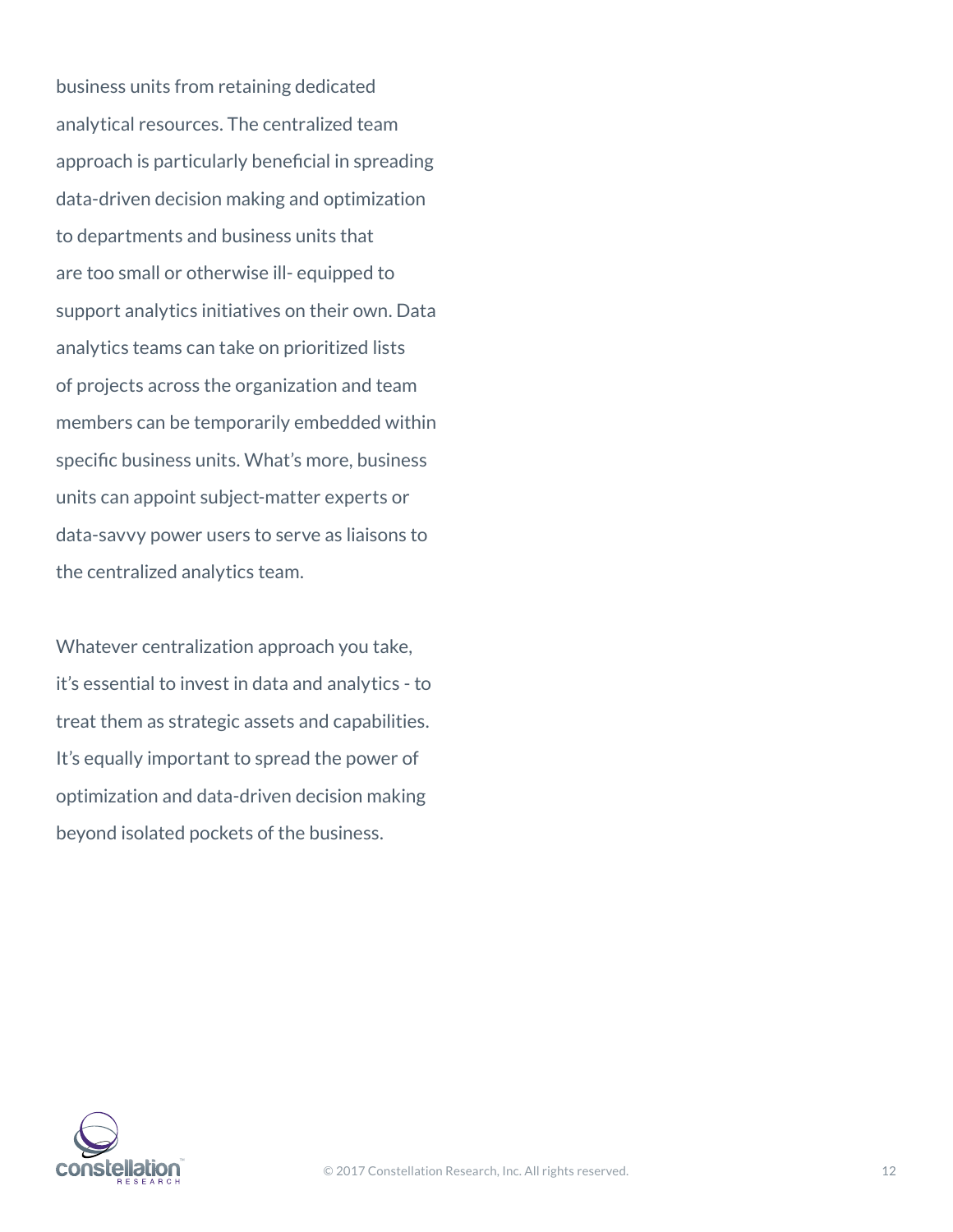#### <span id="page-12-0"></span>ANALYST BIO

# Doug Henschen

Vice President and Principal Analyst

Doug Henschen is Vice President and Principal Analyst at Constellation Research, Inc., focusing on datadriven decision making. His Data-to-Decisions research examines how organizations employ data analysis to reimagine their business models and gain a deeper understanding of their customers. Data insights also fgure into tech optimization and innovation in human-to-machine and machine-to-machine business processes in manufacturing, retailing and services industries.

Henschen's research acknowledges the fact that innovative applications of data analysis require a multidisciplinary approach, starting with information and orchestration technologies, continuing through business intelligence, data visualization, and analytics, and moving into NoSQL and Big Data analysis, third-party data enrichment, and decision management technologies. Insight-driven business models and innovations are of interest to the entire C-suite.

Previously, Henschen led analytics, Big Data, business intelligence, optimization, and smart applications research and news coverage at InformationWeek. His experiences include leadership in analytics, business intelligence, database, data warehousing, and decision-support research and analysis for Intelligent Enterprise. Further, Henschen led business process management and enterprise content management research and analysis at Transform magazine. At DM News, he led the coverage of database marketing and digital marketing trends and news.

 $\Box$  @DHenschen |  $\Box$  www.constellationr.com/users/doug-henschen

**in** www.linkedin.com/in/doughenschen



© 2017 Constellation Research, Inc. All rights reserved. 13